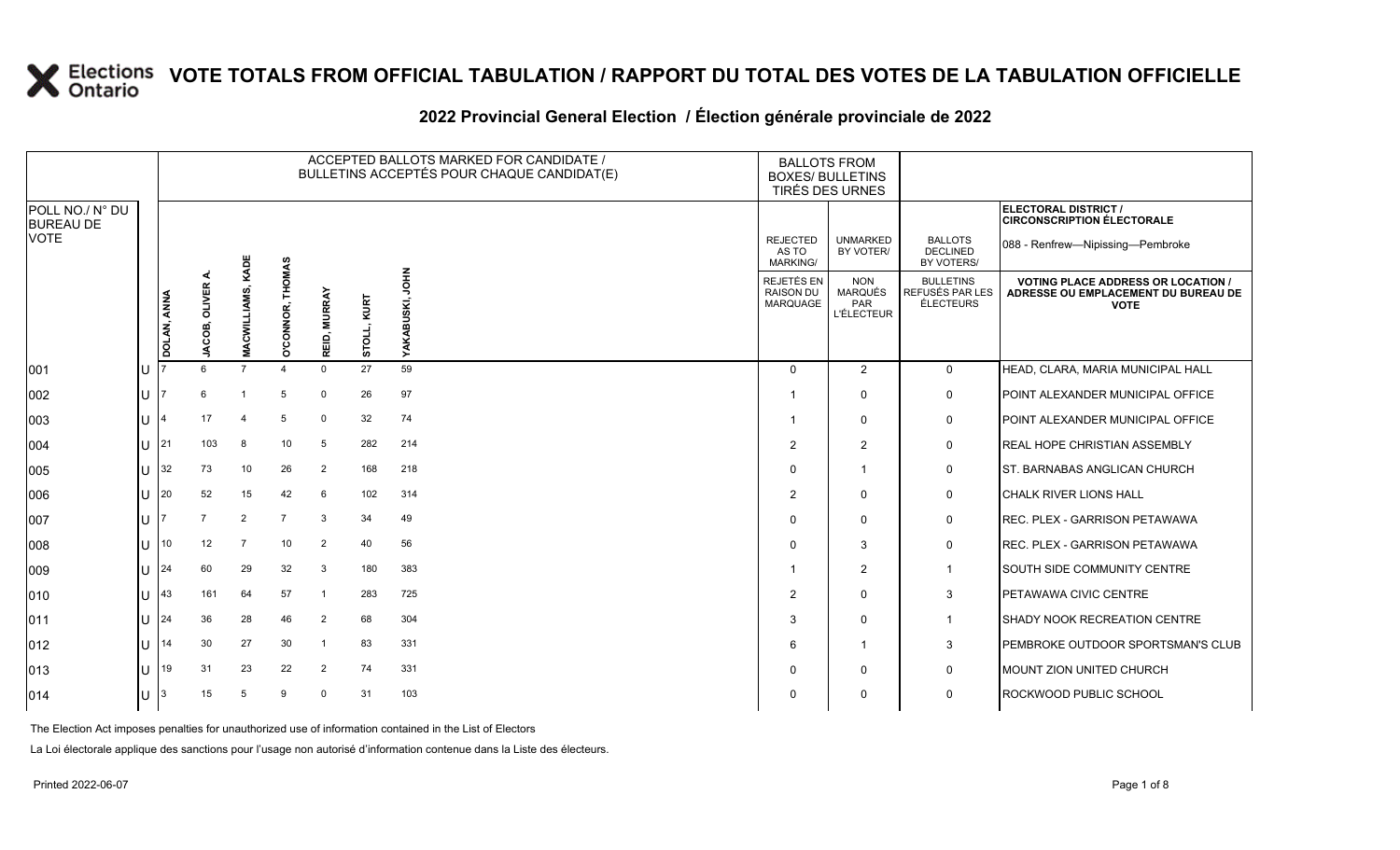#### **2022 Provincial General Election / Élection générale provinciale de 2022**

|                                     |     |                |               |                   |                  |                |                | ACCEPTED BALLOTS MARKED FOR CANDIDATE /<br>BULLETINS ACCEPTÉS POUR CHAQUE CANDIDAT(E) | <b>BALLOTS FROM</b><br><b>BOXES/ BULLETINS</b><br>TIRÉS DES URNES |                                                          |                                                         |                                                                                                 |
|-------------------------------------|-----|----------------|---------------|-------------------|------------------|----------------|----------------|---------------------------------------------------------------------------------------|-------------------------------------------------------------------|----------------------------------------------------------|---------------------------------------------------------|-------------------------------------------------------------------------------------------------|
| POLL NO./ N° DU<br><b>BUREAU DE</b> |     |                |               |                   |                  |                |                |                                                                                       |                                                                   |                                                          |                                                         | ELECTORAL DISTRICT /<br><b>CIRCONSCRIPTION ÉLECTORALE</b>                                       |
| <b>VOTE</b>                         |     |                |               |                   |                  |                |                |                                                                                       | <b>REJECTED</b><br>AS TO<br><b>MARKING/</b>                       | <b>UNMARKED</b><br>BY VOTER/                             | <b>BALLOTS</b><br><b>DECLINED</b><br>BY VOTERS/         | 088 - Renfrew-Nipissing-Pembroke                                                                |
|                                     |     | DOLAN, ANNA    | JACOB, OLIVER | MACWILLIAMS, KADE | O'CONNOR, THOMAS | REID, MURRAY   | KURT<br>STOLL, | <b>NHOL</b><br>SKI,<br><b>YAKABI</b>                                                  | REJETÉS EN<br><b>RAISON DU</b><br>MARQUAGE                        | <b>NON</b><br>MARQUÉS<br><b>PAR</b><br><b>L'ÉLECTEUR</b> | <b>BULLETINS</b><br>REFUSÉS PAR LES<br><b>ÉLECTEURS</b> | <b>VOTING PLACE ADDRESS OR LOCATION /</b><br>ADRESSE OU EMPLACEMENT DU BUREAU DE<br><b>VOTE</b> |
| $ 015\rangle$                       | Iυ  | $\overline{2}$ | 8             | 3                 | 15               | $\overline{1}$ | 20             | 79                                                                                    | 2                                                                 | $\overline{0}$                                           | $\mathbf 0$                                             | ROCKWOOD PUBLIC SCHOOL                                                                          |
| 016                                 | lu  |                | 26            | 9                 | 19               | -1             | 73             | 141                                                                                   | $\Omega$                                                          | $\mathbf 0$                                              | $\mathbf 0$                                             | CENTRE SCOLAIRE CATHOLIQUE JEANNE-<br>LAJOIE                                                    |
| 017                                 | ΙU  | 15             | 68            | 37                | 34               | 3              | 146            | 361                                                                                   | $\Omega$                                                          | $\mathbf 0$                                              | $\mathbf 0$                                             | <b>HOLY NAME ANNEX</b>                                                                          |
| 018                                 | Iυ  | 24             | 64            | 14                | 23               | 5              | 172            | 308                                                                                   |                                                                   | 2                                                        | 0                                                       | KNIGHTS OF COLUMBUS HALL                                                                        |
| $ 019\rangle$                       | lu. | 49             | 130           | 31                | 38               | -1             | 220            | 592                                                                                   |                                                                   | 3                                                        | 0                                                       | <b>CALVARY BAPTIST CHURCH</b>                                                                   |
| $ 020\rangle$                       | lu  | 19             | 62            | 29                | 26               | 5              | 123            | 344                                                                                   |                                                                   | $\mathbf 0$                                              | $\overline{1}$                                          | <b>GERMANIA CLUB</b>                                                                            |
| 021                                 | lu  | 11             | 20            | 5                 | 18               | $\overline{4}$ | 21             | 148                                                                                   |                                                                   | $\mathbf 0$                                              | $\mathbf 0$                                             | DENBIGH-GRIFFITH LIONS CLUB                                                                     |
| 022                                 | lu  | 5              | 28            | 9                 | $\overline{7}$   | $\Omega$       | 37             | 171                                                                                   |                                                                   | 0                                                        | 0                                                       | <b>WESTMEATH RECREATION CENTRE</b>                                                              |
| 023                                 | Iп  | 10             | 33            | 2                 | 19               | 2              | 45             | 154                                                                                   | $\Omega$                                                          | -1                                                       | 3                                                       | <b>WESTMEATH RECREATION CENTRE</b>                                                              |
| 024                                 | ΙU  | 10             |               | 9                 | 6                | $\overline{1}$ | 20             | 85                                                                                    |                                                                   | $\mathbf 0$                                              | $\mathbf 0$                                             | RANKIN CULTURE & REC. CTR.                                                                      |
| 025                                 | lu  | 2              | 6             | 11                | 17               | $\Omega$       | 15             | 100                                                                                   |                                                                   | $\mathbf 0$                                              | 0                                                       | RANKIN CULTURE & REC. CTR.                                                                      |
| 026                                 | lu  | 26             | 53            | 30                | 35               | -1             | 109            | 401                                                                                   | $\Omega$                                                          |                                                          | $\mathbf 0$                                             | <b>COBDEN AGRICULTURAL HALL</b>                                                                 |
| 027                                 | lu  | 20             | 45            | 25                | 28               | 5              | 106            | 408                                                                                   | $\Omega$                                                          | $\overline{1}$                                           | $\mathbf 0$                                             | <b>BEACHBURG PUBLIC SCHOOL</b>                                                                  |
| 028                                 | Iυ  | 5              | 11            |                   | 10 <sup>1</sup>  | 3              | 36             | 155                                                                                   |                                                                   | 0                                                        | 0                                                       | <b>BARR LINE COMMUNITY CENTRE</b>                                                               |

The Election Act imposes penalties for unauthorized use of information contained in the List of Electors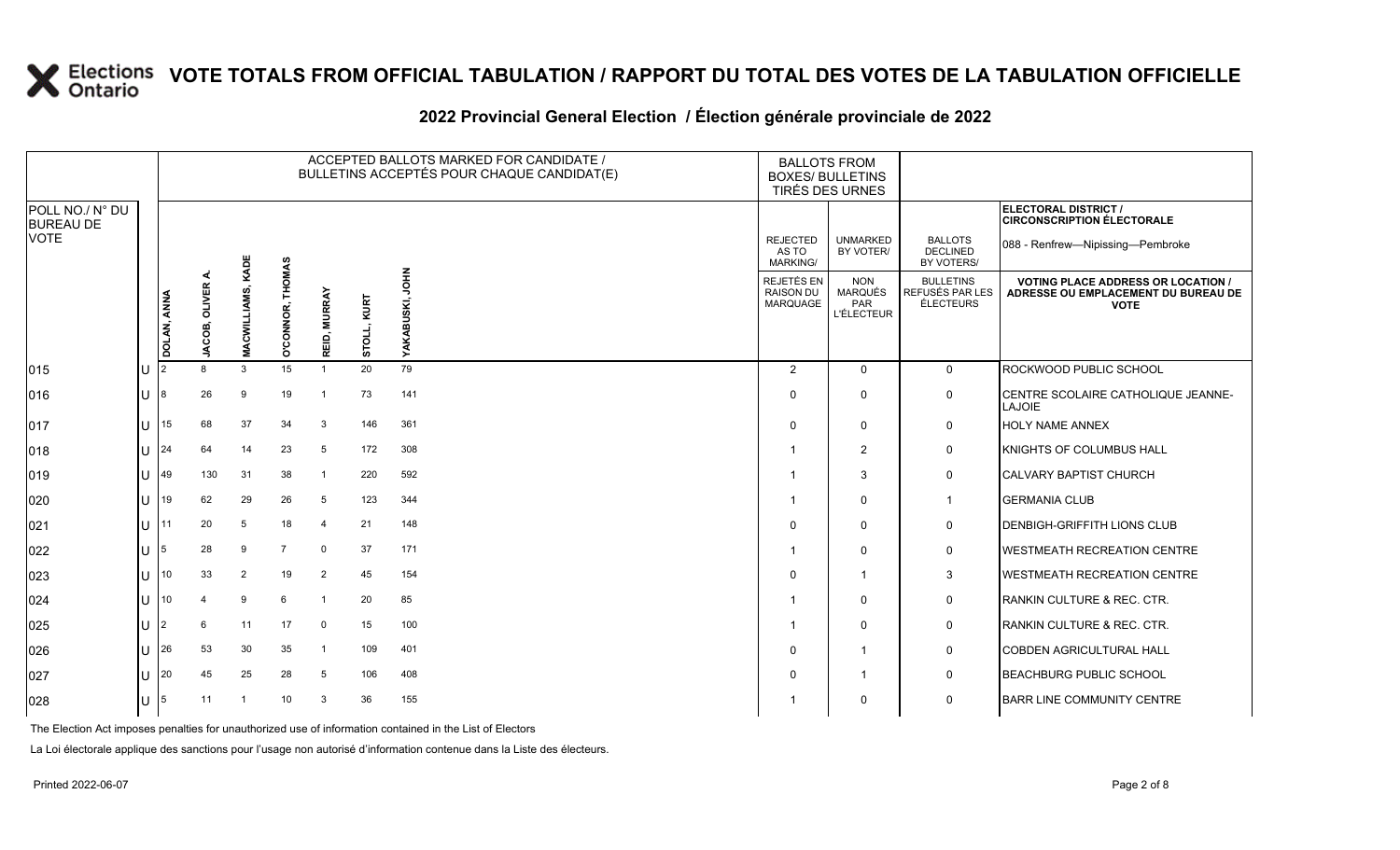#### **2022 Provincial General Election / Élection générale provinciale de 2022**

|                                     |   |                 |                |                |                  |                |                | ACCEPTED BALLOTS MARKED FOR CANDIDATE /<br>BULLETINS ACCEPTÉS POUR CHAQUE CANDIDAT(E) | <b>BOXES/ BULLETINS</b>                     | <b>BALLOTS FROM</b><br>TIRÉS DES URNES                   |                                                  |                                                                                                 |
|-------------------------------------|---|-----------------|----------------|----------------|------------------|----------------|----------------|---------------------------------------------------------------------------------------|---------------------------------------------|----------------------------------------------------------|--------------------------------------------------|-------------------------------------------------------------------------------------------------|
| POLL NO./ N° DU<br><b>BUREAU DE</b> |   |                 |                |                |                  |                |                |                                                                                       |                                             |                                                          |                                                  | ELECTORAL DISTRICT /<br><b>CIRCONSCRIPTION ÉLECTORALE</b>                                       |
| <b>VOTE</b>                         |   |                 |                | KADE           |                  |                |                |                                                                                       | <b>REJECTED</b><br>AS TO<br><b>MARKING/</b> | <b>UNMARKED</b><br>BY VOTER/                             | <b>BALLOTS</b><br><b>DECLINED</b><br>BY VOTERS/  | 088 - Renfrew-Nipissing-Pembroke                                                                |
|                                     |   | DOLAN, ANNA     | JACOB, OLIVER  | MACWILLIAMS,   | O'CONNOR, THOMAS | REID, MURRAY   | KURT<br>STOLL, | $\frac{2}{5}$<br><b>YAKABUSK</b>                                                      | REJETÉS EN<br><b>RAISON DU</b><br>MARQUAGE  | <b>NON</b><br><b>MARQUÉS</b><br>PAR<br><b>L'ÉLECTEUR</b> | <b>BULLETINS</b><br>REFUSÉS PAR LES<br>ÉLECTEURS | <b>VOTING PLACE ADDRESS OR LOCATION /</b><br>ADRESSE OU EMPLACEMENT DU BUREAU DE<br><b>VOTE</b> |
| 029                                 |   |                 | 8              | 9              | 16               | $\mathbf 0$    | 24             | 145                                                                                   | $\Omega$                                    | $\Omega$                                                 | $\mathbf 0$                                      | ROUND LAKE REC CENTRE                                                                           |
| 030                                 |   |                 | 23             | 13             | 10               | $\mathbf 0$    | 21             | 118                                                                                   | <sup>0</sup>                                | $\mathbf 0$                                              | $\overline{2}$                                   | <b>ROUND LAKE REC CENTRE</b>                                                                    |
| 031                                 |   |                 | 9              | 18             | 8                | 3              | 15             | 104                                                                                   | $\Omega$                                    | $\mathbf 0$                                              | 0                                                | <b>GOLDEN LAKE MUNICIPAL COMM. CTR.</b>                                                         |
| 032                                 |   | 16              | 9              | $\overline{7}$ | 16               | -1             | 21             | 122                                                                                   | $\Omega$                                    | $\mathbf 0$                                              | 0                                                | <b>GOLDEN LAKE MUNICIPAL COMM. CTR.</b>                                                         |
| 033                                 |   |                 | 9              | 5              | 8                | $\mathbf 0$    | $\overline{7}$ | 36                                                                                    | $\Omega$                                    | $\mathbf 0$                                              | 0                                                | MAKWA COMMUNITY CENTRE                                                                          |
| 034                                 |   |                 | 5              | 11             | 17               | -1             | 19             | 83                                                                                    | $\Omega$                                    | $\mathbf 0$                                              | $\mathbf 0$                                      | <b>RANKIN CULTURE &amp; REC. CTR.</b>                                                           |
| 035                                 |   |                 | 17             | 6              | 13               | $\overline{2}$ | 22             | 81                                                                                    |                                             | $\mathbf 0$                                              | $\overline{1}$                                   | RANKIN CULTURE & REC. CTR.                                                                      |
| 036                                 |   |                 | 12             | $6\phantom{1}$ | 3                | $\mathbf 0$    | 16             | 120                                                                                   |                                             | $\Omega$                                                 | 0                                                | WHITEWATER WESLEYAN COMMUNITY CH.                                                               |
| 037                                 | U | 10 <sup>°</sup> | 15             | 15             |                  | 0              | 24             | 168                                                                                   | $\Omega$                                    | $\mathbf 0$                                              | $\mathbf 0$                                      | WHITEWATER WESLEYAN COMMUNITY CH.                                                               |
| 038                                 |   | 15              | 8              | 17             | 6                | 5              | 23             | 103                                                                                   |                                             | $\mathbf 0$                                              | 0                                                | <b>HALEY STATION FIRE HALL</b>                                                                  |
| 039                                 |   | 19              | 11             | 8              | 16               | 3              | 19             | 121                                                                                   |                                             | $\mathbf 0$                                              | 0                                                | <b>HALEY STATION FIRE HALL</b>                                                                  |
| 040                                 |   |                 | $\overline{7}$ | 3              | 6                | $\overline{1}$ | 11             | 119                                                                                   |                                             | $\mathbf 0$                                              | 0                                                | MADAWASKA COMPLEX                                                                               |
| 041                                 |   | 38              | 61             | 46             | 63               | 3              | 88             | 358                                                                                   | 3                                           | $\mathbf 0$                                              | $\overline{1}$                                   | <b>OPEONGO SENIORS CENTRE</b>                                                                   |
| 042                                 |   | 24              | 30             | 37             | 31               | $\mathbf 0$    | 90             | 290                                                                                   | 3                                           | -1                                                       |                                                  | KILLALOE COURTROOM                                                                              |

The Election Act imposes penalties for unauthorized use of information contained in the List of Electors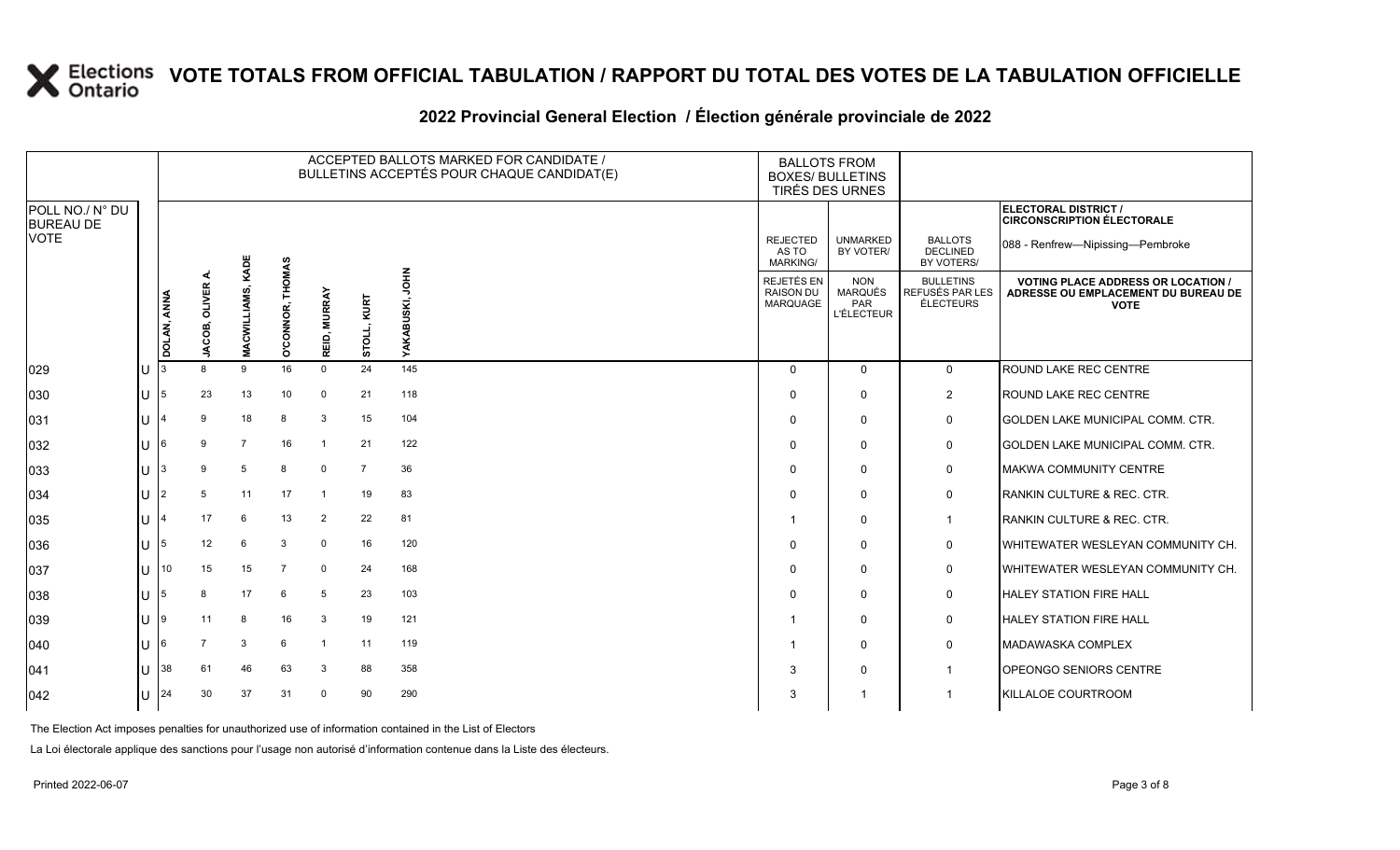#### **2022 Provincial General Election / Élection générale provinciale de 2022**

|                                     |    |             |               |                |                  |                  |                | ACCEPTED BALLOTS MARKED FOR CANDIDATE /<br>BULLETINS ACCEPTÉS POUR CHAQUE CANDIDAT(E) | <b>BALLOTS FROM</b><br><b>BOXES/ BULLETINS</b>    | TIRÉS DES URNES                                                 |                                                  |                                                                                                 |  |
|-------------------------------------|----|-------------|---------------|----------------|------------------|------------------|----------------|---------------------------------------------------------------------------------------|---------------------------------------------------|-----------------------------------------------------------------|--------------------------------------------------|-------------------------------------------------------------------------------------------------|--|
| POLL NO./ N° DU<br><b>BUREAU DE</b> |    |             |               |                |                  |                  |                |                                                                                       |                                                   |                                                                 |                                                  | ELECTORAL DISTRICT /<br><b>CIRCONSCRIPTION ÉLECTORALE</b>                                       |  |
| <b>VOTE</b>                         |    |             |               | KADE           |                  |                  |                |                                                                                       | <b>REJECTED</b><br>AS TO<br><b>MARKING/</b>       | <b>UNMARKED</b><br>BY VOTER/                                    | <b>BALLOTS</b><br><b>DECLINED</b><br>BY VOTERS/  | 088 - Renfrew-Nipissing-Pembroke                                                                |  |
|                                     |    | DOLAN, ANNA | JACOB, OLIVER | MACWILLIAMS,   | O'CONNOR, THOMAS | EID, MURRAY<br>œ | KURT<br>STOLL, | <b>NHOL</b><br>YAKABUSKI,                                                             | <b>REJETÉS EN</b><br><b>RAISON DU</b><br>MARQUAGE | <b>NON</b><br><b>MARQUÉS</b><br><b>PAR</b><br><b>L'ÉLECTEUR</b> | <b>BULLETINS</b><br>REFUSÉS PAR LES<br>ÉLECTEURS | <b>VOTING PLACE ADDRESS OR LOCATION /</b><br>ADRESSE OU EMPLACEMENT DU BUREAU DE<br><b>VOTE</b> |  |
| $ 043\rangle$                       | Iυ |             | 13            | 10             | $\overline{7}$   | -1               | 17             | 86                                                                                    | $\Omega$                                          | $\mathbf{0}$                                                    | $\mathbf{0}$                                     | <b>ST. ANN'S PARISH HALL</b>                                                                    |  |
| $ 044\rangle$                       | lU |             | 12            | $\overline{7}$ | 17               | $\mathbf 0$      | 23             | 93                                                                                    | $\Omega$                                          | -1                                                              | 0                                                | <b>ST. ANN'S PARISH HALL</b>                                                                    |  |
| $ 045\rangle$                       | Ш  | 29          | 64            | 24             | 55               | -7               | 97             | 438                                                                                   |                                                   | $\overline{2}$                                                  | $\mathbf{1}$                                     | <b>EGANVILLE LEGION BRANCH 353</b>                                                              |  |
| $ 046\rangle$                       | ΙU |             | 12            | $\overline{4}$ | 21               | 3                | 17             | 139                                                                                   | $\Omega$                                          | $\mathbf 0$                                                     | 0                                                | ST. MICHAEL'S CATHOLIC SCHOOL                                                                   |  |
| 047                                 | lu | 28          | 69            | 19             | 26               | 17               | 166            | 483                                                                                   | 3                                                 | $\overline{\mathbf{1}}$                                         | 0                                                | TRINITY ST. ANDREW'S UNITED CHURCH                                                              |  |
| 048                                 | IП | 34          | 66            | 8              | 34               | 12               | 160            | 347                                                                                   | $\Omega$                                          | $\overline{\mathbf{1}}$                                         | $\mathbf 0$                                      | <b>ST. FRANCIS XAVIER PARISH HALL</b>                                                           |  |
| $ 049\rangle$                       | ΠT | 14          | 47            | 13             | 18               | 24               | 97             | 400                                                                                   |                                                   | - 1                                                             | 0                                                | <b>HORTON COMMUNITY CENTRE</b>                                                                  |  |
| 050                                 | lU | 30          | 43            | 12             | 20               | 8                | 85             | 349                                                                                   | $\Omega$                                          | $\overline{\mathbf{1}}$                                         | $\mathbf{1}$                                     | CALVARY PENTECOSTAL CHURCH                                                                      |  |
| 051                                 | ΙU | 19          | 55            | 11             | 42               | 5                | 83             | 343                                                                                   | $\Omega$                                          | 3                                                               | $\mathbf 0$                                      | MURRAY YANTHA COMMUNITY CENTRE                                                                  |  |
| 052                                 | Ш  | 40          | 161           | 9              | 66               | 5                | 212            | 629                                                                                   | $\Omega$                                          | - 1                                                             | $\overline{1}$                                   | JOHN A. GILLIES RECREATION CENTRE                                                               |  |
| 053                                 | lU | 29          | 93            | 10             | 32               | 3                | 150            | 358                                                                                   |                                                   | -1                                                              | 0                                                | <b>GLAD TIDINGS PENTECOSTAL CHURCH</b>                                                          |  |
| 054                                 | ΙU | 30          | 86            | 13             | 37               | 6                | 162            | 307                                                                                   | 2                                                 | $\overline{1}$                                                  | $\overline{2}$                                   | ARNPRIOR FIRE AND POLICE BUILDING                                                               |  |
| 055                                 | ΙU | 27          | 120           | 18             | 30               | 5                | 190            | 529                                                                                   |                                                   | $\mathbf 0$                                                     | $\mathbf{1}$                                     | <b>NICK SMITH CENTRE</b>                                                                        |  |
| 056                                 | lU | 22          | 17            | 14             | 14               |                  | 39             | 170                                                                                   | $\Omega$                                          | $\mathbf 0$                                                     | $\mathbf 0$                                      | LESTER B. SMITH COMMUNITY CENTRE                                                                |  |

The Election Act imposes penalties for unauthorized use of information contained in the List of Electors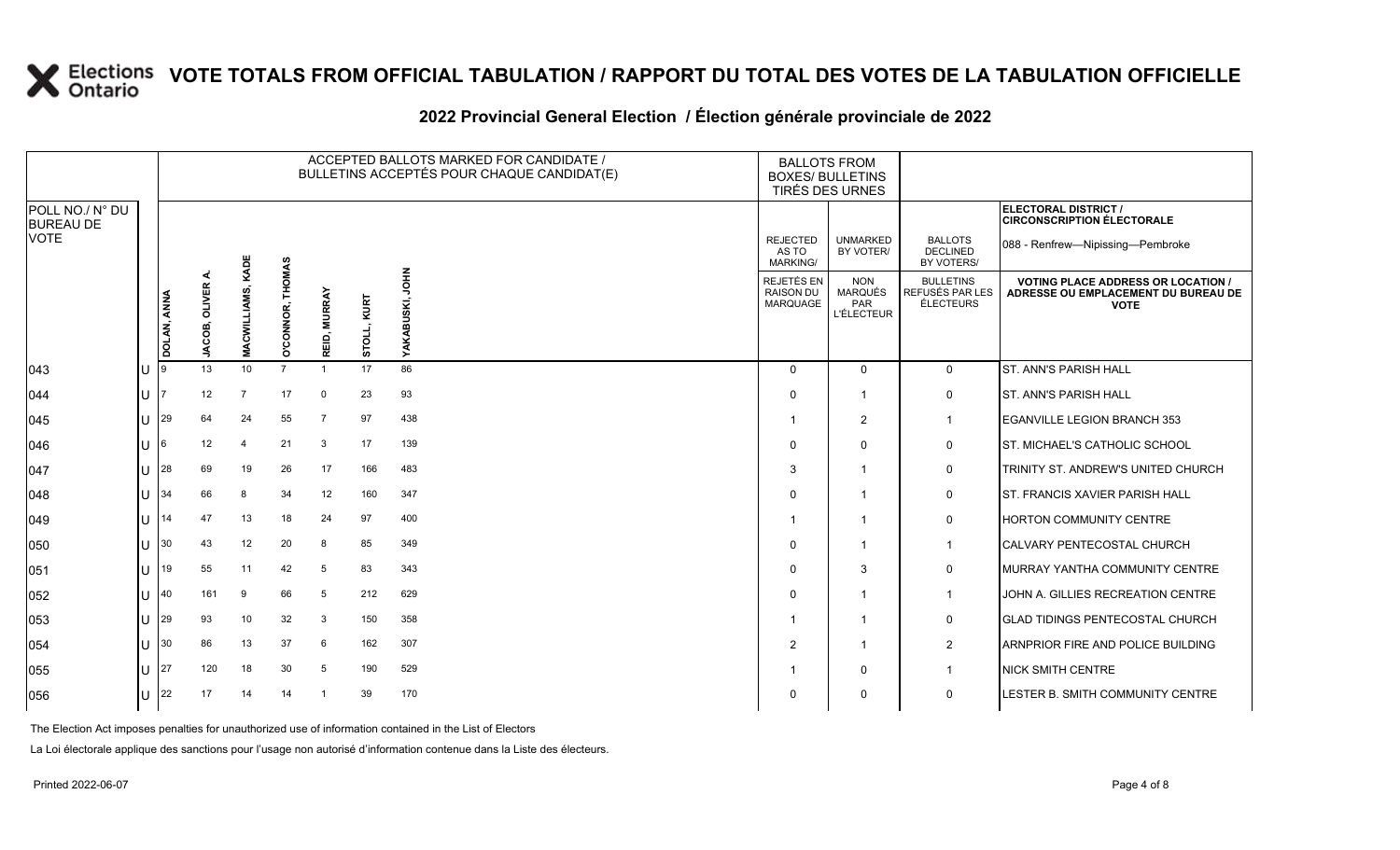#### **2022 Provincial General Election / Élection générale provinciale de 2022**

|                                     |              |                    |                        |                       |                                   |                        |                | ACCEPTED BALLOTS MARKED FOR CANDIDATE /<br>BULLETINS ACCEPTÉS POUR CHAQUE CANDIDAT(E) | <b>BALLOTS FROM</b><br><b>BOXES/ BULLETINS</b><br>TIRÉS DES URNES |                                                          |                                                  |                                                                                                 |
|-------------------------------------|--------------|--------------------|------------------------|-----------------------|-----------------------------------|------------------------|----------------|---------------------------------------------------------------------------------------|-------------------------------------------------------------------|----------------------------------------------------------|--------------------------------------------------|-------------------------------------------------------------------------------------------------|
| POLL NO./ N° DU<br><b>BUREAU DE</b> |              |                    |                        |                       |                                   |                        |                |                                                                                       |                                                                   |                                                          |                                                  | ELECTORAL DISTRICT /<br><b>CIRCONSCRIPTION ÉLECTORALE</b>                                       |
| <b>VOTE</b>                         |              |                    |                        | KADE                  |                                   |                        |                |                                                                                       | <b>REJECTED</b><br>AS TO<br><b>MARKING/</b>                       | <b>UNMARKED</b><br>BY VOTER/                             | <b>BALLOTS</b><br><b>DECLINED</b><br>BY VOTERS/  | 088 - Renfrew-Nipissing-Pembroke                                                                |
|                                     |              | <b>DOLAN, ANNA</b> | <b>OLIVER</b><br>ACOB, | MACWILLIAM            | <b>THOMAS</b><br><b>O'CONNOR,</b> | <b>MURRAY</b><br>REID, | KURT<br>STOLL, | <b>NHOL</b><br>YAKABUSKI,                                                             | REJETÉS EN<br><b>RAISON DU</b><br>MARQUAGE                        | <b>NON</b><br><b>MARQUÉS</b><br>PAR<br><b>L'ÉLECTEUR</b> | <b>BULLETINS</b><br>REFUSÉS PAR LES<br>ÉLECTEURS | <b>VOTING PLACE ADDRESS OR LOCATION /</b><br>ADRESSE OU EMPLACEMENT DU BUREAU DE<br><b>VOTE</b> |
| 057                                 | $\cup$       | 13                 | ∍                      | $\boldsymbol{\Delta}$ | 39                                | $\overline{1}$         | 35             | 140                                                                                   | -1                                                                | $\Omega$                                                 | $\mathbf 0$                                      | COMBERMERE COMMUNITY CENTRE                                                                     |
| 058                                 | $\mathbf{U}$ | 10                 | 13                     | 20                    | 18                                | $\mathbf 0$            | 15             | 79                                                                                    | $\Omega$                                                          | $\mathbf{0}$                                             | 0                                                | <b>COMBERMERE COMMUNITY CENTRE</b>                                                              |
| 059                                 | ΙU           | l3                 | 6                      | 10                    | $\overline{7}$                    | $\mathbf 0$            | 25             | 75                                                                                    | $\Omega$                                                          | $\mathbf{0}$                                             | 0                                                | <b>BRUDENELL PARISH HALL</b>                                                                    |
| 060                                 | U            | 18                 | 22                     | 10                    | 25                                | 45                     | 64             | 346                                                                                   |                                                                   | $\Omega$                                                 | 0                                                | ADMASTON-BROMLEY MUNICIPAL OFFICE                                                               |
| 061                                 | lU           | 114                | 16                     | 4                     | 8                                 | 3                      | 43             | 119                                                                                   |                                                                   | $\mathbf{0}$                                             | 0                                                | <b>BURNSTOWN UNITED CHURCH</b>                                                                  |
| 062                                 | $\cup$       | 27                 | 75                     | 14                    | 52                                | 5                      | 85             | 359                                                                                   | $\Omega$                                                          |                                                          | $\mathbf 1$                                      | <b>WHITE LAKE FIRE HALL</b>                                                                     |
| 063                                 | U            |                    |                        | $\overline{7}$        | 9                                 | 2                      | 22             | 131                                                                                   | 3                                                                 | $\mathbf{0}$                                             | 0                                                | PALMER RAPIDS COMMUNITY CENTRE                                                                  |
| 064                                 | ΠT           |                    |                        | 4                     | 15                                | $\mathbf 0$            | 8              | 104                                                                                   |                                                                   | $\mathbf{0}$                                             | 0                                                | <b>PALMER RAPIDS COMMUNITY CENTRE</b>                                                           |
| 065                                 | $\mathbf{U}$ | I6                 |                        | 8                     | 22                                | $\overline{2}$         | 9              | 135                                                                                   | $\Omega$                                                          | $\mathbf{0}$                                             | 0                                                | QUADEVILLE COMMUNITY CENTRE                                                                     |
| 066                                 | lU.          |                    | 10                     | 5                     | 6                                 | $\overline{7}$         | 15             | 79                                                                                    | $\Omega$                                                          | $\mathbf{0}$                                             | 0                                                | <b>DACA COMMUNITY CENTRE</b>                                                                    |
| 067                                 | U            | 130                | 75                     | 13                    | 37                                | 9                      | 86             | 513                                                                                   | $\Omega$                                                          | $\mathbf{0}$                                             | 0                                                | <b>CALABOGIE COMMUNITY CENTRE</b>                                                               |
| 400                                 | ΠT           |                    | 9                      | $\overline{2}$        | $\Omega$                          | $\mathbf 0$            | 6              | 32                                                                                    |                                                                   | $\mathbf{0}$                                             | $\mathbf 0$                                      | ST. JOSEPH'S NON-PROFIT HOUSING                                                                 |
| 401                                 | $\mathbf{U}$ |                    |                        | $\mathbf 0$           | $\mathbf 0$                       | $\mathbf 0$            | $\overline{4}$ | 37                                                                                    | $\Omega$                                                          | $\Omega$                                                 | $\mathbf 0$                                      | <b>RIVERVIEW HEIGHTS RETIREMENT</b><br><b>RESIDENCE</b>                                         |
| 402                                 | U            |                    | 11                     | $\mathbf 0$           | $\mathbf 0$                       | $\mathbf 0$            | 2              | 45                                                                                    | $\Omega$                                                          | 0                                                        | $\overline{1}$                                   | <b>ISLAND VIEW RETIREMENT RESIDENCE</b>                                                         |

The Election Act imposes penalties for unauthorized use of information contained in the List of Electors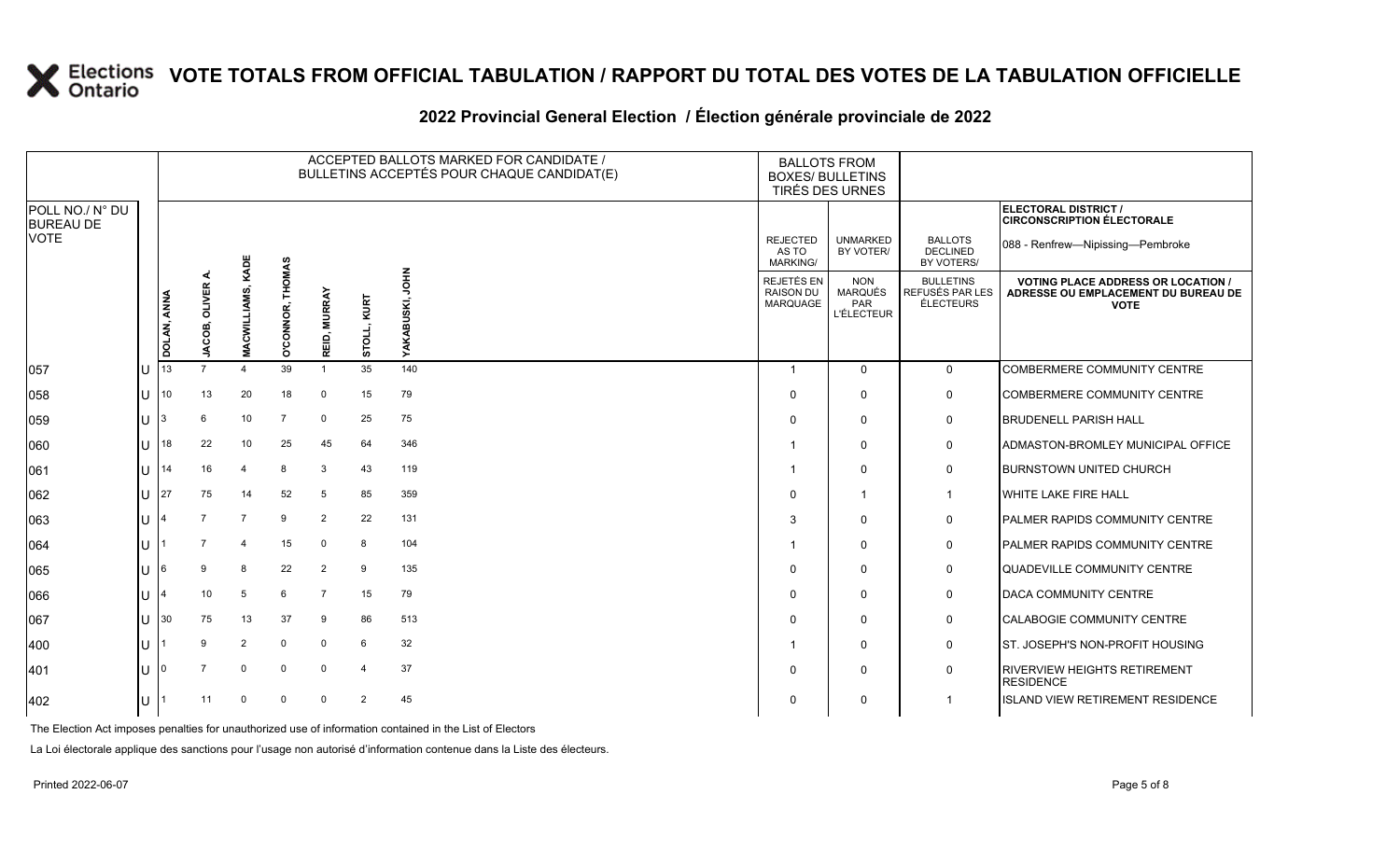#### **2022 Provincial General Election / Élection générale provinciale de 2022**

|                                     |     |             |               |                          |                         |                |                | ACCEPTED BALLOTS MARKED FOR CANDIDATE /<br>BULLETINS ACCEPTÉS POUR CHAQUE CANDIDAT(E) | <b>BOXES/ BULLETINS</b>                    | <b>BALLOTS FROM</b><br>TIRÉS DES URNES            |                                                         |                                                                                                 |
|-------------------------------------|-----|-------------|---------------|--------------------------|-------------------------|----------------|----------------|---------------------------------------------------------------------------------------|--------------------------------------------|---------------------------------------------------|---------------------------------------------------------|-------------------------------------------------------------------------------------------------|
| POLL NO./ N° DU<br><b>BUREAU DE</b> |     |             |               |                          |                         |                |                |                                                                                       |                                            |                                                   |                                                         | ELECTORAL DISTRICT /<br><b>CIRCONSCRIPTION ÉLECTORALE</b>                                       |
| <b>VOTE</b>                         |     |             |               |                          |                         |                |                |                                                                                       | <b>REJECTED</b><br>AS TO<br>MARKING/       | <b>UNMARKED</b><br>BY VOTER/                      | <b>BALLOTS</b><br><b>DECLINED</b><br>BY VOTERS/         | 088 - Renfrew-Nipissing-Pembroke                                                                |
|                                     |     | DOLAN, ANNA | JACOB, OLIVER | <b>MACWILLIAMS, KADE</b> | <b>D'CONNOR, THOMAS</b> | REID, MURRAY   | KURT<br>STOLL, | $\frac{2}{5}$<br>YAKABUSKI,                                                           | REJETÉS EN<br><b>RAISON DU</b><br>MARQUAGE | <b>NON</b><br>MARQUÉS<br>PAR<br><b>L'ÉLECTEUR</b> | <b>BULLETINS</b><br>REFUSÉS PAR LES<br><b>ÉLECTEURS</b> | <b>VOTING PLACE ADDRESS OR LOCATION /</b><br>ADRESSE OU EMPLACEMENT DU BUREAU DE<br><b>VOTE</b> |
| 700                                 | Iυ  |             |               |                          |                         | $\mathbf{3}$   | $\mathbf 4$    | 23                                                                                    | $\Omega$                                   | $\overline{1}$                                    | $\Omega$                                                | NORTH RENFREW LONG TERM CARE                                                                    |
| 701                                 | IU  |             |               |                          |                         |                |                | COMBINED WITH 703 / COMBINÉ À 703                                                     |                                            |                                                   |                                                         |                                                                                                 |
| 702                                 | lu. | 3           | 10            | $\Omega$                 | 2                       | $\mathbf 0$    | $\overline{2}$ | 29                                                                                    |                                            | $\mathbf 0$                                       | 0                                                       | <b>MIRAMICHI LODGE</b>                                                                          |
| 703                                 | lU  | 5           | 22            | $\mathcal{A}$            | 5                       | $\overline{1}$ | 9              | 57                                                                                    |                                            | $\mathbf 0$                                       | $\mathbf 0$                                             | <b>SUPPLE'S LANDING RETIREMENT</b><br><b>RESIDENCE</b>                                          |
| 704                                 | lU  |             |               |                          |                         |                |                | COMBINED WITH 700 / COMBINÉ À 700                                                     |                                            |                                                   |                                                         |                                                                                                 |
| 705                                 | lu  | 3           | 13            | 2                        | 3                       | $\mathbf 0$    | 3              | 16                                                                                    | $\Omega$                                   |                                                   | 0                                                       | <b>MARIANHILL</b>                                                                               |
| 706                                 | lu  |             | 8             |                          | $\overline{1}$          | $\overline{1}$ | $\overline{4}$ | 57                                                                                    |                                            | $\Omega$                                          | $\mathbf 0$                                             | <b>CAREFOR - CIVIC COMPLEX</b>                                                                  |
| 707                                 | lU  |             |               |                          |                         |                |                | COMBINED WITH ADV002 / COMBINÉ À ADV002                                               |                                            |                                                   |                                                         |                                                                                                 |
| 708                                 | lU  |             |               |                          |                         |                |                | COMBINED WITH 717 / COMBINÉ À 717                                                     |                                            |                                                   |                                                         |                                                                                                 |
| 709                                 | lU  |             |               |                          |                         |                |                | COMBINED WITH 706 / COMBINÉ À 706                                                     |                                            |                                                   |                                                         |                                                                                                 |
| 710                                 | IU  |             |               |                          |                         |                |                | COMBINED WITH 717 / COMBINÉ À 717                                                     |                                            |                                                   |                                                         |                                                                                                 |
| 711                                 | ΙU  |             | 9             |                          | 3                       | -1             |                | 28                                                                                    |                                            | $\mathbf 0$                                       | 0                                                       | <b>BONNECHERE MANOR</b>                                                                         |
| 712                                 | ΙU  |             | 9             | $\Omega$                 | $\mathbf 0$             | $\overline{4}$ | 3              | 71                                                                                    |                                            | $\mathbf 0$                                       | $\overline{2}$                                          | CHARTWELL QUAIL CREEK RET. RES.                                                                 |
| 713                                 | lU  |             |               |                          |                         |                |                | COMBINED WITH 712 / COMBINÉ À 712                                                     |                                            |                                                   |                                                         |                                                                                                 |

The Election Act imposes penalties for unauthorized use of information contained in the List of Electors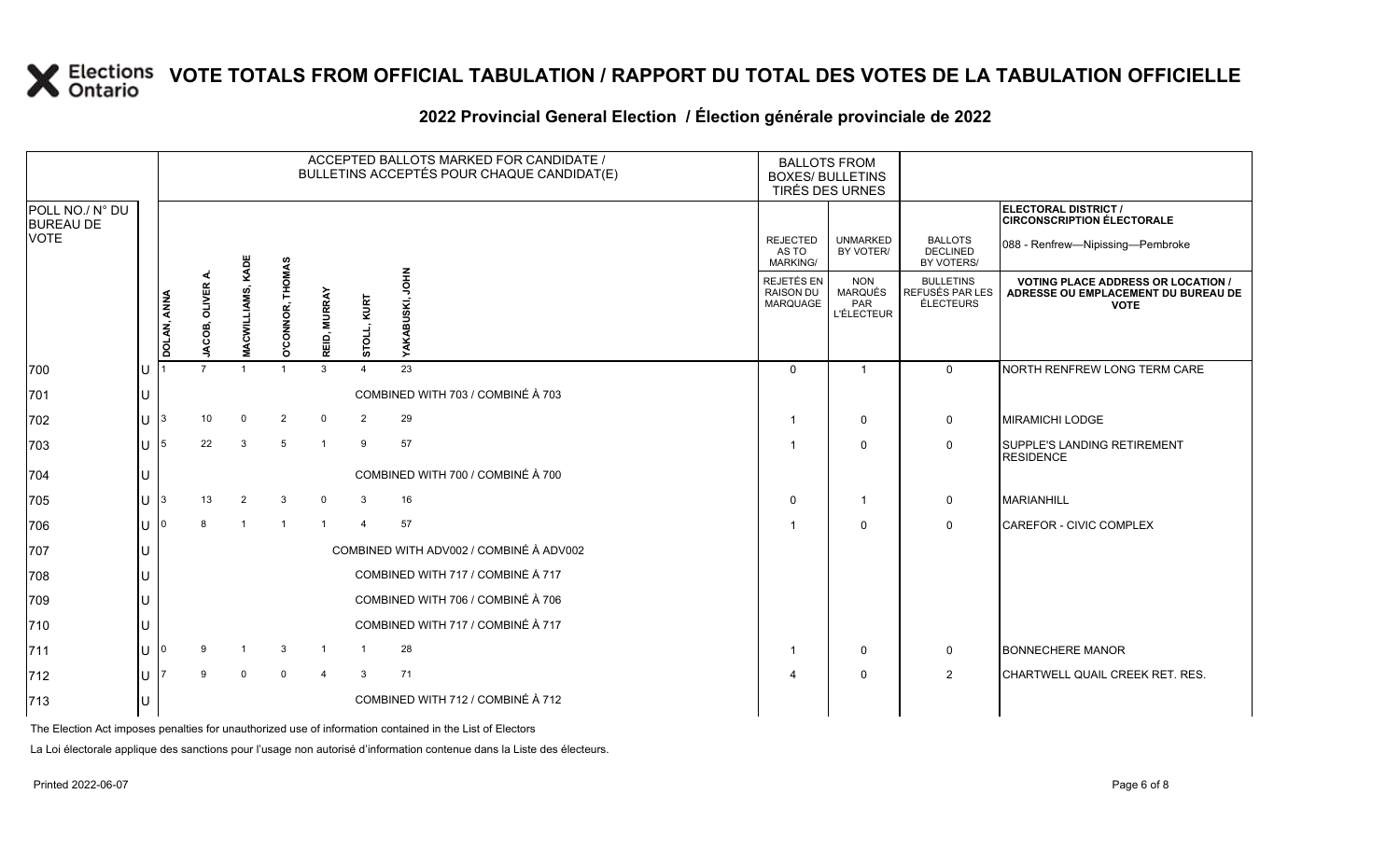| 2022 Provincial General Election / Election générale provinciale de 2022 |  |  |
|--------------------------------------------------------------------------|--|--|

|                                     |    |             |                  |                          |                            |                        |                      | ACCEPTED BALLOTS MARKED FOR CANDIDATE /<br>BULLETINS ACCEPTÉS POUR CHAQUE CANDIDAT(E) | <b>BALLOTS FROM</b><br><b>BOXES/ BULLETINS</b><br>TIRÉS DES URNES |                                                   |                                                  |                                                                                                 |
|-------------------------------------|----|-------------|------------------|--------------------------|----------------------------|------------------------|----------------------|---------------------------------------------------------------------------------------|-------------------------------------------------------------------|---------------------------------------------------|--------------------------------------------------|-------------------------------------------------------------------------------------------------|
| POLL NO./ N° DU<br><b>BUREAU DE</b> |    |             |                  |                          |                            |                        |                      |                                                                                       |                                                                   |                                                   |                                                  | ELECTORAL DISTRICT /<br><b>CIRCONSCRIPTION ÉLECTORALE</b>                                       |
| <b>VOTE</b>                         |    |             |                  |                          |                            |                        |                      |                                                                                       | <b>REJECTED</b><br>AS TO<br><b>MARKING/</b>                       | <b>UNMARKED</b><br>BY VOTER/                      | <b>BALLOTS</b><br><b>DECLINED</b><br>BY VOTERS/  | 088 - Renfrew-Nipissing-Pembroke                                                                |
|                                     |    | DOLAN, ANNA | OLIVER<br>JACOB, | <b>MACWILLIAMS, KADE</b> | <b>THOMAS</b><br>O'CONNOR, | <b>MURRAY</b><br>REID, | KURT<br><b>PLOIT</b> | HIQ<br><b>BUSKI,</b><br>≻                                                             | REJETÉS EN<br><b>RAISON DU</b><br>MARQUAGE                        | <b>NON</b><br>MARQUÉS<br>PAR<br><b>L'ÉLECTEUR</b> | <b>BULLETINS</b><br>REFUSÉS PAR LES<br>ÉLECTEURS | <b>VOTING PLACE ADDRESS OR LOCATION /</b><br>ADRESSE OU EMPLACEMENT DU BUREAU DE<br><b>VOTE</b> |
| $ 714$                              | IU | l 3         | 11               | $\Omega$                 | $\overline{2}$             | $\mathbf 0$            | 2                    | 35                                                                                    | 2                                                                 | $\overline{ }$                                    | $\blacktriangleleft$                             | <b>ARNPRIOR VILLA</b>                                                                           |
| 715                                 | IU |             |                  |                          |                            |                        |                      | COMBINED WITH 714 / COMBINÉ À 714                                                     |                                                                   |                                                   |                                                  |                                                                                                 |
| 716                                 | lu |             | 6                | $\mathbf 0$              | $\mathbf 0$                | $\mathbf 0$            | $\overline{2}$       | 25                                                                                    | $\Omega$                                                          | 0                                                 | 0                                                | <b>VALLEY MANOR</b>                                                                             |
| 717                                 | lu | 12          | 13               | $\mathbf 0$              | 3                          | $\mathbf 0$            | 3                    | 59                                                                                    | $\Omega$                                                          | $\Omega$                                          | 0                                                | <b>CHAMPLAIN GARDENS</b>                                                                        |
| ADV001                              |    | 30          | 80               | 12                       | 18                         | 2                      | 106                  | 508                                                                                   | $\overline{2}$                                                    | 34                                                | 0                                                | UNITS 311,321, 322, 24B                                                                         |
| ADV002                              |    | 89          | 290              | 36                       | 54                         | 10                     | 476                  | 1341                                                                                  | 27                                                                | 4                                                 | 6                                                | UNITS 311,321, 322, 24B                                                                         |
| ADV003                              |    |             | 24               |                          | 5                          | 5                      | 20                   | 166                                                                                   | $\overline{2}$                                                    | $\mathbf 0$                                       | $\mathbf{1}$                                     | FORMER MARKS BESIDE LCBO - UNIT 104                                                             |
| ADV004                              |    | 49          | 178              | 41                       | 66                         | $\overline{7}$         | 298                  | 1315                                                                                  | 3                                                                 |                                                   | 0                                                | <b>GERMANIA CLUB</b>                                                                            |
| ADV005                              |    | 60          | 250              | 34                       | 87                         | 3                      | 276                  | 1430                                                                                  | 3                                                                 | 2                                                 | 0                                                | <b>I</b> GLAD TIDINGS PENTECOSTAL CHURCH                                                        |
| ADV006                              |    | 58          | 73               | 38                       | 29                         | 5                      | 159                  | 955                                                                                   | 5                                                                 |                                                   | $\mathbf 0$                                      | <b>OPEONGO SENIORS CENTRE</b>                                                                   |
| ADV007                              |    | 151         | 142              | 16                       | 36                         | 26                     | 206                  | 1267                                                                                  | $\boldsymbol{\varDelta}$                                          | 5                                                 | 1                                                | TRINITY ST. ANDREW'S UNITED CHURCH                                                              |
| ADV008                              |    | 45          | 122              | 35                       | 42                         | 5                      | 206                  | 828                                                                                   |                                                                   | 2                                                 | 3                                                | PETAWAWA PUBLIC LIBRARY                                                                         |
| ADV009                              |    | 21          | 69               | 10                       | 27                         | $\overline{1}$         | 63                   | 559                                                                                   |                                                                   |                                                   | 0                                                | <b>GRACE LUTHERAN CHURCH</b>                                                                    |

The Election Act imposes penalties for unauthorized use of information contained in the List of Electors